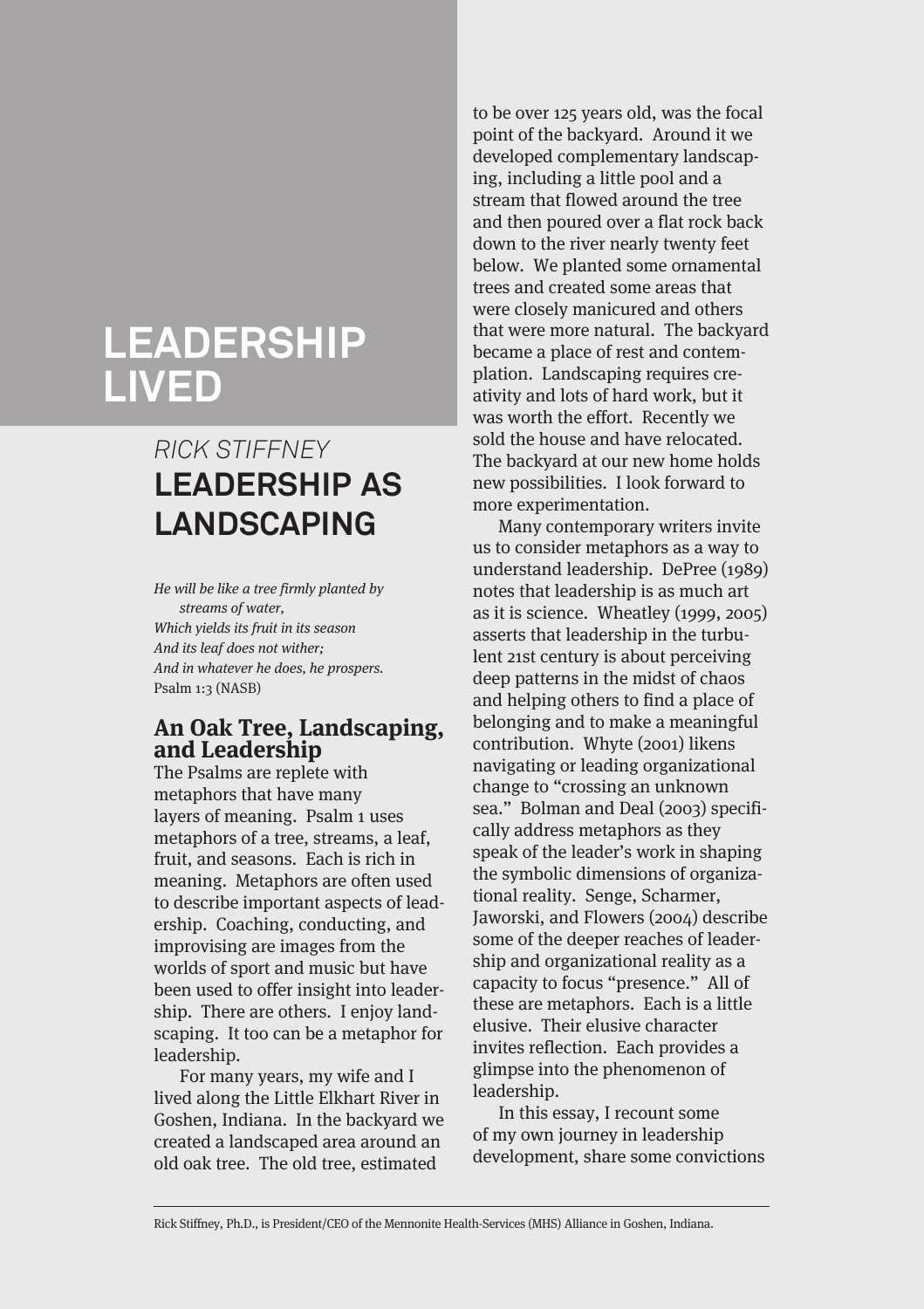about what constitutes effective leadership, and offer a few observations about my ongoing learning as a leader. Landscaping serves as a powerful metaphor for my formation as a leader. Landscaping takes imagination and heavy lifting. But good landscaping begins with a focal point around which other aspects flow. Truly effective leadership requires imagination and hard work, but it needs a moral center.

#### **A Journey of Service**

Since my mid-teens I have served in a variety of leadership roles. Following graduation from Goshen College, I served as a pastor and teacher. Following this I served nearly a decade in a senior leadership role with a Mennonite denominational mission agency. I served another decade in various senior and executive leadership roles with a large regional aging services provider. I have served in my current role as President and CEO of MHS Alliance for nearly a dozen years. MHS Alliance is a national network of Mennonite-affiliated health and human services organizations. I have been blessed to have opportunities come to me. I was asked to serve in all of these major leadership roles; I did not seek any of them. In a practical as well as theological sense I was "called" to them. At each step, I felt the sometimes subtle and sometimes more overt push of the Spirit of God to move forward to accept the invitation. In most of these assignments, I had major responsibility to dramatically shape or reshape the work of the organization.

In my current work with MHS Alliance, I provide strategic leadership for the organization and staff. The core of my professional work consists of consulting with the leaders and governing boards of our 75 mem-

ber organizations, as well as with leaders of dozens of other nonprofit organizations from many different religious traditions. In the last twelve months I have worked with organizations rooted in the United Church of Christ, Amish, Quaker, Brethren in Christ, Church of the Brethren, United Methodist, Christian Reformed, Lutheran Church Missouri Synod, Baptist General Conference, and Episcopal Church faith traditions.

At its most basic level, my consulting work is with organizational leaders as they wrestle with issues of call or vocation. At times the work is intensely personal: executive coaching, mentoring, and succession planning. On the other hand, some of my work is with governing boards and senior leaders as they focus on their institutions' sense of call, mission, identity, strategic direction, and governance. In the personal work, as well as the collective work, my goals are the same—to support their efforts to be effective and stay faithful to their unique sense of mission and call. This kind of work engages boards and senior leaders in what Hester (2000) called "doing theology" (p. 60) and Shea (2000) described as the challenge of integrating spirituality and practicality in leadership (p. 1). This work is fundamentally supporting organizations and their leaders in claiming their faith-center and beginning to develop culture and strategy around it.

The alignment of my personal sense of call with an opportunity to serve other leaders through MHS Alliance is a special gift. I don't take it lightly. Alignment between an executive leader's sense of call and the organization's mission and deepest-held convictions produces power. This creative power must be used humbly and wisely.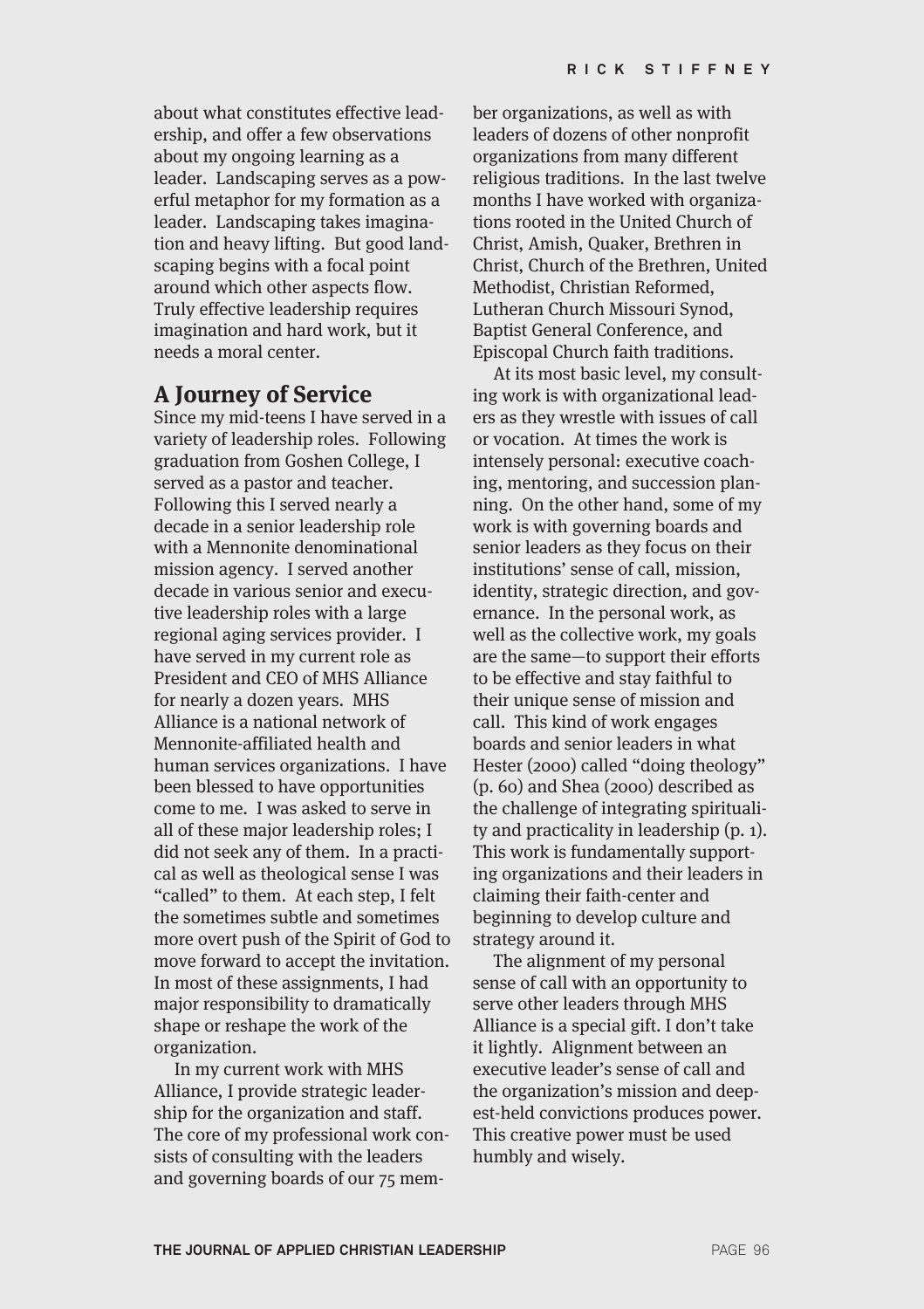Behold, a [leader] will reign righteously And [managers] will rule justly. Each will be like a refuge from the wind And a shelter from the storm, Like streams of water in a dry country, Like the shade of a huge rock in a parched land. Then the eyes of those who see will not be blinded, And the ears of those who hear will listen. The mind of the hasty will discern the truth, And the tongue of the stammerers will hasten to speak clearly. (Isaiah 32:1-4, [NASB], with "king" changed to "leader" and "princes" to "managers" in verse 1)

#### **The Focal Point or Moral Center**

Like good landscaping, leadership requires a moral center. My Ph.D. work at Andrews University provided an excellent opportunity to reflect on this very matter. Over the last few years, I was often asked why at my age, now nearly 60, I was interested in securing a Ph.D. Some thought I should have been planning for retirement! However, it was a good question. Sometimes I quipped, "Because it was on my bucket list!" While that was true, my interest was far deeper. To be sure, I wanted to increase my knowledge base. But more importantly, I wanted to probe my personal understandings of leadership and sharpen my convictions about effective practice.

My view of leadership begins with a focal point or moral center—my worldview and Christian faith. I was raised in a Christian home. My parents modeled responsible engagement in a local church. Dad was a leader. I became a leader. My com-

mitment to a Christian worldview was further focused and deepened through my young adult years as a student at Goshen College. I became a committed Mennonite/ Anabaptist. A leader's worldview or faith informs his moral framework and in turns shapes his practice. Selznick (1957) asserts that a leader shapes the moral character of the organization and in turn its service and place in the larger society. Numerous authors have traced the relationship between the moral fiber or character of leaders and their practice as leaders (Collins, 2001; S. M. R. Covey, 2006; Covrig, 2005; Heifetz, Grashow, & Linsky, 2009; Heifetz, 1994; Kouzes & Posner, 1995, 2003; Palmer, 2000; Shivers-Blackwell, 2006).

Worldview is more than just a fuzzy philosophy. It is more than a set of beliefs about reality. In its richest sense, worldview is about how we view reality and how it shapes the way we live. It is actually quite pragmatic in its impact in our lives. Sire (2004) contends that a fully developed worldview addresses ontology, epistemology, and axiology. Ontology deals with what we fundamentally believe is true—the nature of reality. Epistemology deals with how we know what is true. Axiology deals with the question of what difference either make in the way we live. Dilthey and Naugle identified three core convictions fundamental to their worldview: convictions about the nature of reality, belief about the existence of God, and convictions about a purposeful creation (cited in Sire, 2004, pp. 24-27). My worldview embraces these three core affirmations and goes beyond. Faith and worldview are interchangeable. Following are the core elements of my personal faith:

- 1. God Is.
- 2. God is Love.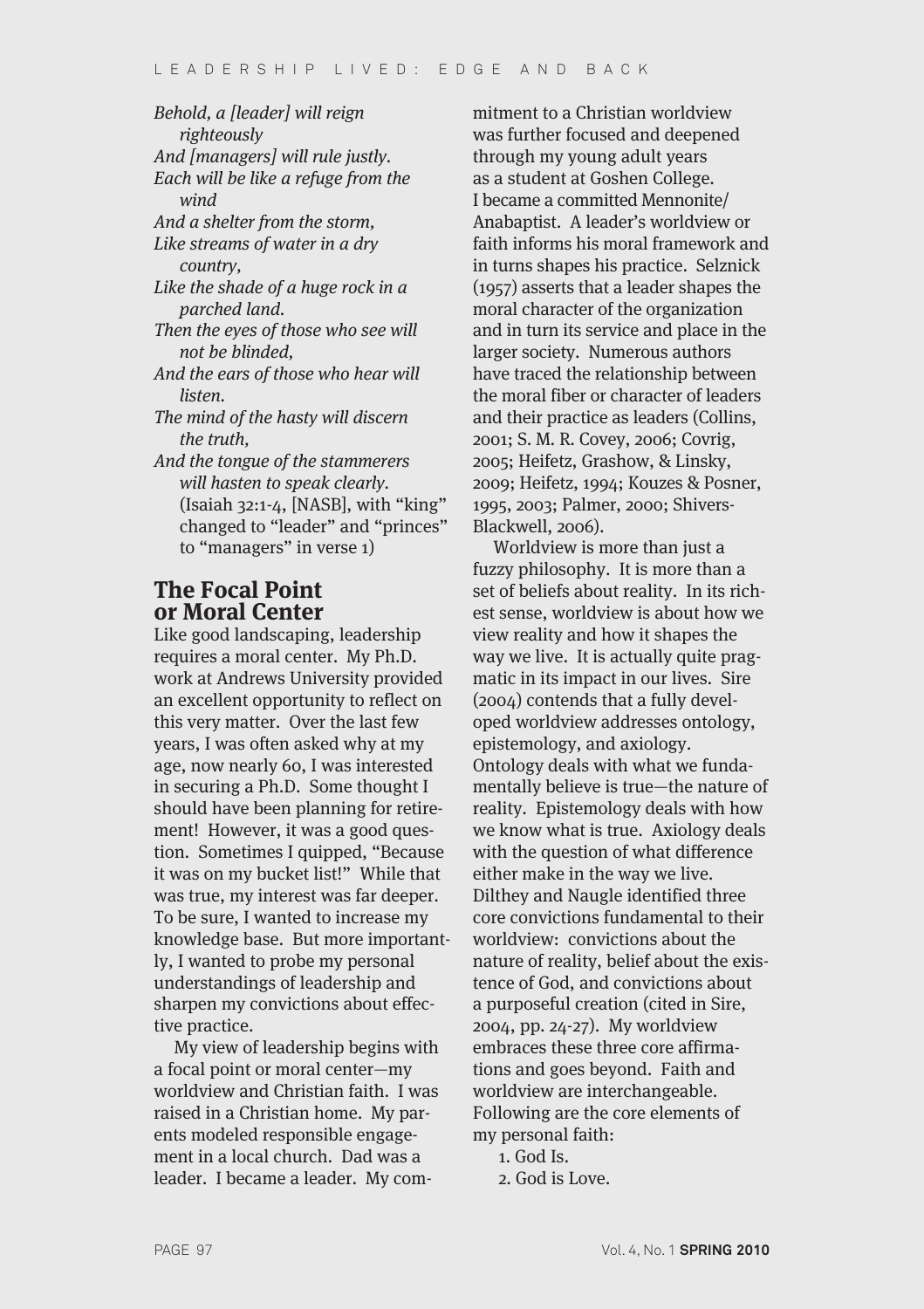3. God created and continues to create.

4. Humankind is called to incarnate God's love.

5. Followers of Christ have an allegiance to a new kingdom.

6. The community of faith is a social reality and is one means through which God's work can be advanced.

7. All human efforts, individually and corporately, fall short of fully expressing God's love. Even the best of human intentions falls short of the glory of God. All individuals and social organizations are fallen or flawed. All stand in the need of ongoing grace and renewal.

From this centerpiece or focal point, I have been drawn to the fundamental notion of leadership as service—most eloquently framed by Greenleaf (1977) as "servant leadership." Figure 1 highlights several important additional elements of my leadership framework. This framework links servant leadership, transformational leadership, and contextual or contingency considerations. It reflects the dynamic interplay of these important themes in leadership theory. It represents my personal "landscape" of leadership.

Let me explain the landscape. The framework represented in Figure 1 positions servant leadership as the foundational construct. The chart depicts a continuum of leadership practices from expressions that are essentially short-term, linear, and not substantive in focus (transactional) to practices that are intended to facilitate significant, non-linear, strategic changes in performance or corporate culture (transformational-strategic change). The chart demonstrates that as the scope of change anticipated increases and is more strategic, the time required and the buy-in necessitated increases. Contingency factors

or contextual considerations are positioned "in the middle of the fray." Job characteristics, the lived or felt experience of the follower, are noted as a significant type of contextual consideration. However, it is leadership as service that is critical, regardless of the scope of change or urgency of change needed.

Just as a landscape in nature is never complete, this leadership landscape is never complete. Rather, it is always in process.

#### **Shaping Faith Identity**

My dissertation inquiry was an exploration of how a group of CEO's viewed their role and work in shaping the faith identity of the organizations they serve (Stiffney, 2010). I researched their sense of the landscape. Using a modified case study and collaborative research design, I chronicled the stories of ten CEO's from across the MHS Alliance. The design engaged the ten CEO's in telling their story and in discerning some of the key findings. The design reflected the essence of my approach to leadership. I seek to lead in a way that engages others meaningfully in finding solutions and pathways together.

Four core concepts of leadership emerged as foundational: executive role theory, the concept of transformational leadership, leadership as sense-making, and moral agency. I want to briefly explore the striking and significant ways in which they were represented in the stories.

#### Executive Role and Embodiment

After studying the work of many managers and leaders, Mintzberg (1973) developed a taxonomy of executive leadership that demonstrates that executives spend time working and/or expressing ten different roles.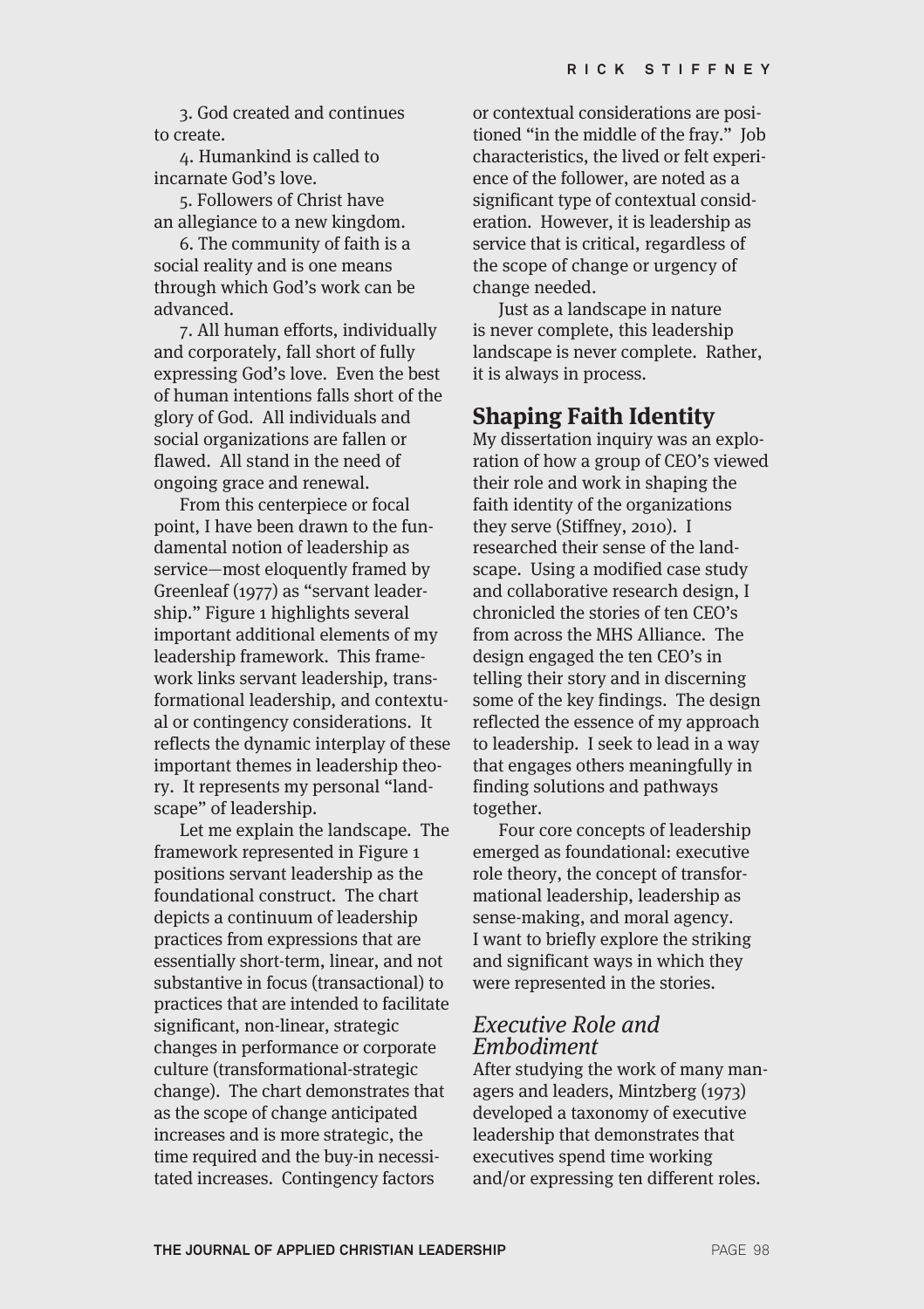These might be described as core role expectations. Although the word taxonomy might sound mechanistic or formulaic, Mintzberg viewed effective leadership as dynamic and anything but mechanistic. Although any executive over time expresses the various roles, the degree to which or intensity with which any of these roles are carried out varies based on context. It would be fair to suggest that Minztberg could have characterized an executive's work as a "dance" between and among many different and important roles.

One of the seminal roles that Minztberg envisioned was that of "embodiment." This proposition asserts that an executive becomes the embodiment of the organization's mission, values, and core identity. This is particularly true for a nonprofit organization in which the CEO is the only one person who has responsibility, authority, and accountability for the whole. The CEOs in my research consistently expressed that they view their work as a result of call and that they view their call to serve as congruent with the mission and deepest convictions of the organization. In this very critical sense they see themselves as the embodiment—though flawed of the organization's mission and identity.

Transformational Leadership

Transformational leadership has received substantial attention in the literature of leadership (Bass, 1985;



Figure 1. An Integrated Leadership Framework.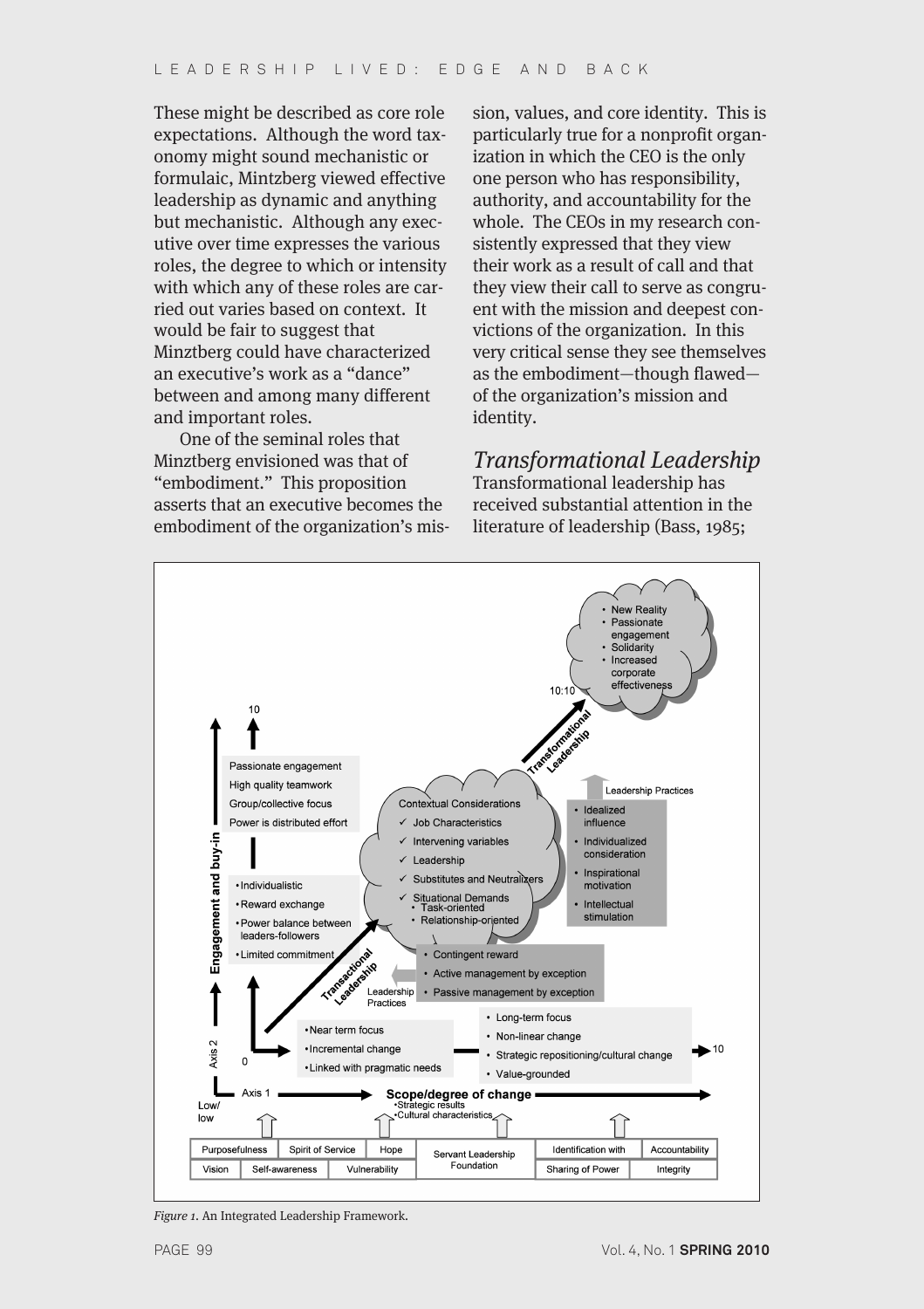Burns, 1978; Piccolo & Colquitt, 2006; Peters & Waterman, 1982). The core idea is that transformational leadership, in contrast to transactional leadership, focuses on organizational change that is sweeping in scope and strategic in consequence. Such change may be along lines of services, markets, ownership, organizational alignment, identity, and culture. Most of the CEOs engaged in my research framed their efforts at deepening the faith identity or more fully integrating mission and values in their organizations as requiring transformational leadership.

#### Sense-making

Sense-making, as promulgated by Weick (1979, 1995) and advanced by many others,( including Piccolo & Colquitt, 2006; Covrig, 2005; Eisenberg, 2006; Fairhurst, 2008; Gioia, 2006; Kouzes & Posner, 2006; Manning, 1997), emphasized the role of leaders in facilitating meaning for constituents within and beyond the organization. This characteristic of leadership was strongly exhibited through the interviews and case studies related to my dissertation exploration of how CEOs understand their role and work in shaping the culture and faith identity of organizations they serve.

#### Moral Leadership

Finally, Selznick (1957), Covey (2004), Covrig (2005), and Covey (2006) address the fact that leaders bring to their leadership a moral framework. Yanofchick (2008) describes this as a "moral compass." I believe that conceptualizing leadership as moral agency bridges the theoretical and the practical. Leaders all act ethically in some way. Their behavior is a conscious or unconscious expression of their moral values. Moral frameworks are not all the same. Some moral

frameworks support violence; others are life-giving. Thus the resulting leadership ethics also differ. Morals and values shape not only how a leader leads but in what direction she seeks to influence or move others.

My research, experiences with many other leaders, and extensive reading lead me to the following observations about leadership. From my vantage point, these are important features in the landscape of leadership.

**1. Effective leadership begins with matters of the heart.** The character, the moral compass, the "heart" of the leader significantly informs leadership. Leaders have, as Palmer (2000) suggests, the power to bring great light or immense darkness to those that follow. Bolman and Deal (1995, p. 15) point out that the heart of leadership begins with the heart of leaders.

**2. The heart of a servant-leader begins with the intent to serve others.** Jesus modeled self-sacrificing, other-focused service. Others have sought to do so. I believe that this spirit of service, its blend of strength and humility, is the only real antidote to dangerous ego-centered hubris. My favorite Biblical text is Philippians 2:5-8:

Your attitude should be the same as that of Christ: Who being in the very nature God, did not consider equality with God something to be grasped, but made himself nothing, taking the very nature of a servant, and being made in human likeness, and being found in appearance as a man, he humbled himself and became obedient to death even death on a cross.

**3. Faith-affiliated nonprofit organizations can be powerful expressions of the mission of the community of faith.** The church or communities of faith have used various organizational forms to advance their mis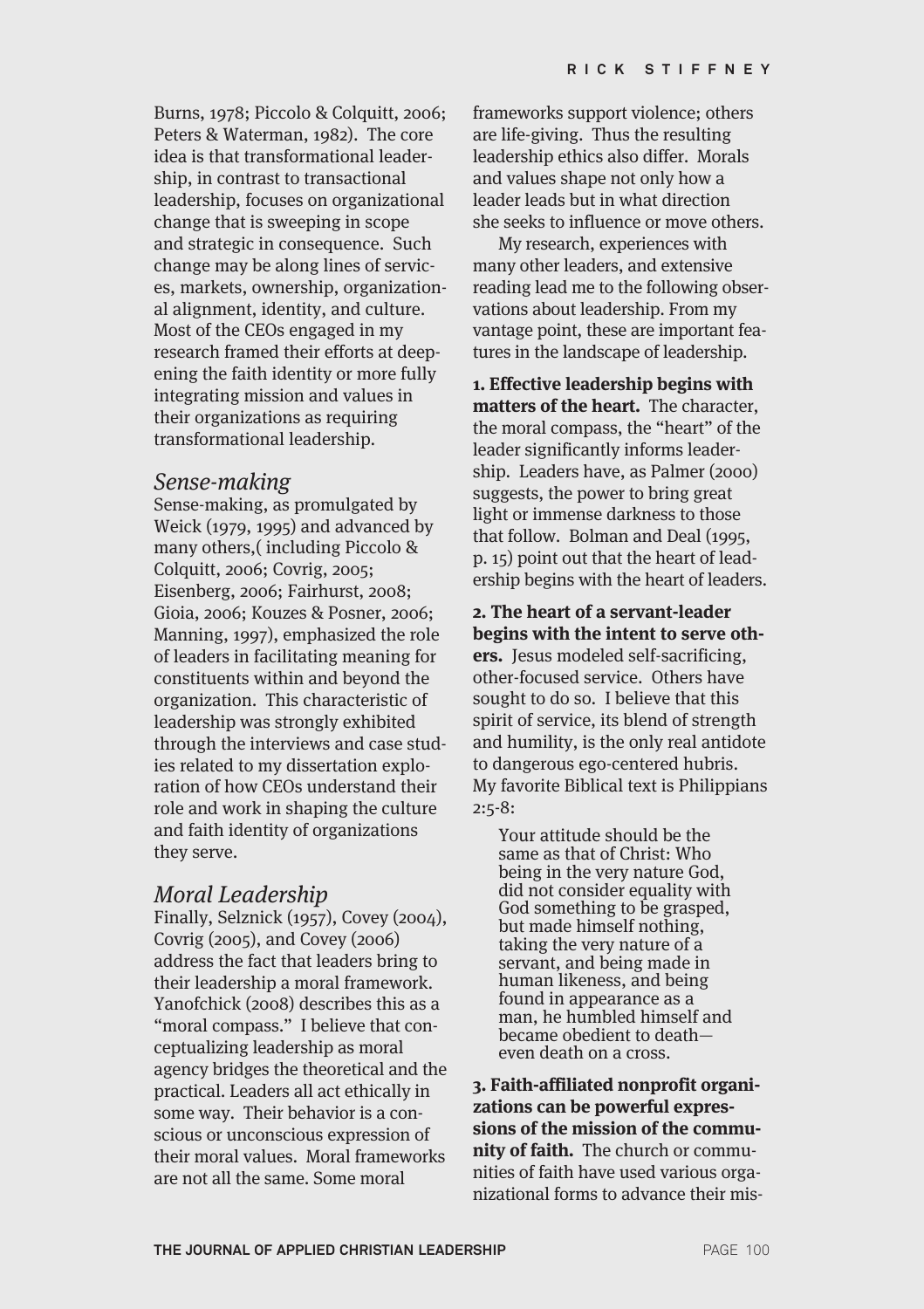sion and witness over centuries. While some of those forms have become oppressive and have given rise to institutions that drifted from the essence of purpose, others have served and served effectively. Faithaffiliated organizations must find an appropriate integration of two themes—faithful expression of core mission and values and marketplace effectiveness. This is a daunting task in the face of very competitive markets, pluralistic constituencies, and relationships within the community of faith that may be ambiguous and ambivalent.

**4. Leaders and organizations achieve higher levels of integrity as they seek to match their practice to their deepest held convictions or core values.** Individual leaders and organizations deal with issues of integrity. Followers respect and follow leaders who are trustworthy and competent (Kouzes & Posner, 1995, 2003). Customers, clients, and other constituents engage with organizations or companies that deliver on their promises. At the end of the day, integrity or ethical congruence is absolutely critical to effectiveness.

**5. Leaders offer support to organizational constituents as they seek meaning and value through their contribution to the organization's mission.** This approach to leadership is no more true for relationships with internal stakeholders than with external stakeholders. This function is even more important in a 21st-century context in which there is immense turbulence in almost every sector of human experience (Benefiel, 2005; Wheatley, 1999, 2005; Whyte, 1994, 2001).

**6. Leaders and organizations must seek ongoing renewal.** Leaders are human and organizations are human endeavors. They may be inspired by God and the Spirit of God may infuse

every facet, but both leaders and institutions are fraught with the vulnerabilities of human endeavor. Because humans don't do everything perfectly, attempts to match practice with principle, and reality with rhetoric, will fall short. Therefore, ongoing personal and organizational renewal is critical. Koontz (1997) addresses squarely this need for renewal when he challenges Christian faith-based organizations to continually seek renewal to more fully express the reign of God.

#### **Like Landscaping, Leadership Is an Ongoing Challenge**

Now that I have completed my Ph.D., have I arrived or got it figured out? No! My understanding about leadership is not static. I have referred to my faith or worldview as the centerpiece or a focal point for my understanding of leadership. It is fundamental—like the old oak tree. But I am now contemplating landscaping in the backyard of our new home. We need to figure out what will be the primary focal point. From there we will go to the edges of space with imagination, experimentation, and hard work. We learn and adapt as we go. These dynamics are also critically important for leading organizations in the early 21st century.

My notions about leadership are constantly being shaped by learning. Just as in landscaping, I have learned about leadership through experience. I have "practiced" leadership in many different settings. In other words, I learn as I go to the edges. As in landscaping, leading is about going to the edges and learning. I set my observations about leadership and learning in the context of organizations as learning enterprises.

Research and common sense suggest that organizations must remain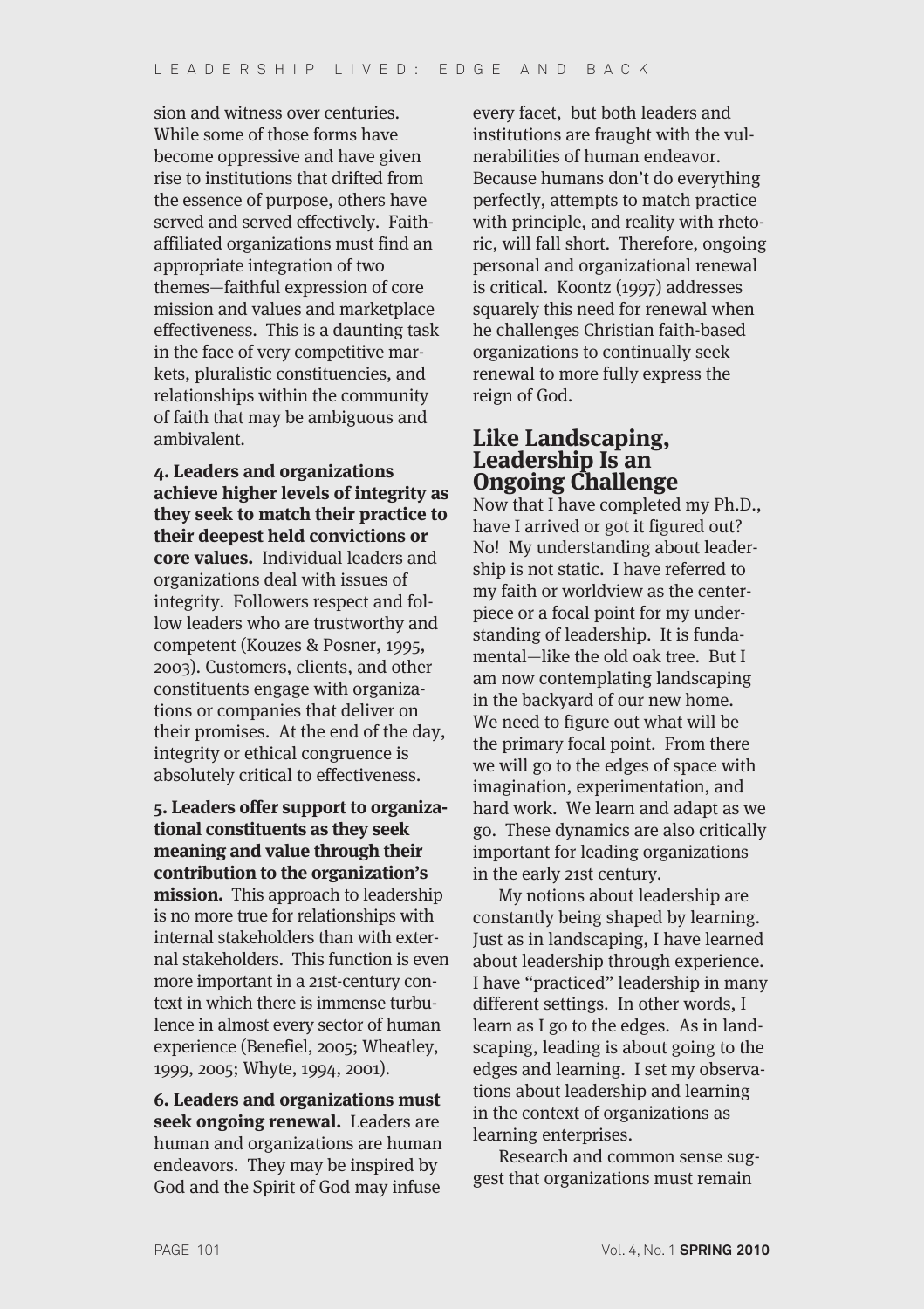sensitive to and responsive to their environment. Senge (1990) characterizes organizations that are self-aware and market-savvy as "learning organizations." Scott (1992) says that organizations that are attentive and responsive to market conditions are naturalistic and open systems. Such responsiveness is critical to survival in the 21st century. Lipshitz, Popper, and Friedman (2002) suggest that organizational learning can and should happen in many interrelated dimensions of the organization. The point is, organizations must be capable of accurately perceiving their operating context, critiquing their current activities, discerning what adaptations are necessary, and shaping effective responses. Organizations must be "other-aware" and "selfaware." This represents organizational learning at an evolved level.

So too must leaders be otheraware and self-aware. Knight (1989) asserts that all approaches to learning and education reflect underlying presuppositions about ontology, epistemology, and axiology. My faith and worldview infuse my approach to learning and leadership—I begin with them. There is no other place to begin. I am also an existentialist in that I value current experience. I am a constructivist (Gergen, 2006), appropriating the "stuff" of current experience to shape meaning. But these definitions must be nuanced. My faith affirms the reality of God and God's active engagement in history and intent for the future. Thus my interpretation of current circumstances is informed by a sense of history and teleology. The life and witness of Jesus Christ is at the center of my sense of history and sense of purposefulness in human experience.

However, I do not live and learn in isolation. Leaders do not lead in isolation. If there are no followers, there

are no leaders! I embrace the role of community in knowing and discerning. Freed (2006) asserts that a community of discernment, a learning community, is an important means through which we come to know what is and what ought to be. The Mennonite/Anabaptist faith affirms that the community of believers gathered around the Scripture and guided by the Holy Spirit is a fundamental characteristic of Christian discipleship.

These notions of learning powerfully shape my approach to leadership and service in many different settings. They provoke me to always asking organizations and their leaders, "What can we or should we learn?" They fuel my interest in collaborating with others in cross-cultural settings. I begin all of my work with an assumption that I will have much to learn and perhaps something to offer. This stance of learning results in a spirit of collaboration with others as we together seek to make sense of mission, opportunities, and constraints, and engage in purposeful change. Much of my consulting work offers individuals and groups an opportunity to reflect on their deepest convictions, to assess what is occurring around them, and to shape organizational strategy going forward.

I draw us back to the metaphor of landscaping. It is impossible in landscaping to extend the boundaries without experimentation, observing, trying, and failing. This is all part of the process. Effective servant leadership is about moving from the center out to the edges and back again. In learning theory, Kolb (1984) called this action-reflection learning. It is that—acting, reflecting, re-conceptualizing, and acting again. In the realm of church and missiology, it has been likened unto a ministry of "presence" (Pannabecker, Bender, & Shenk, 1987). Seldom do I get a section of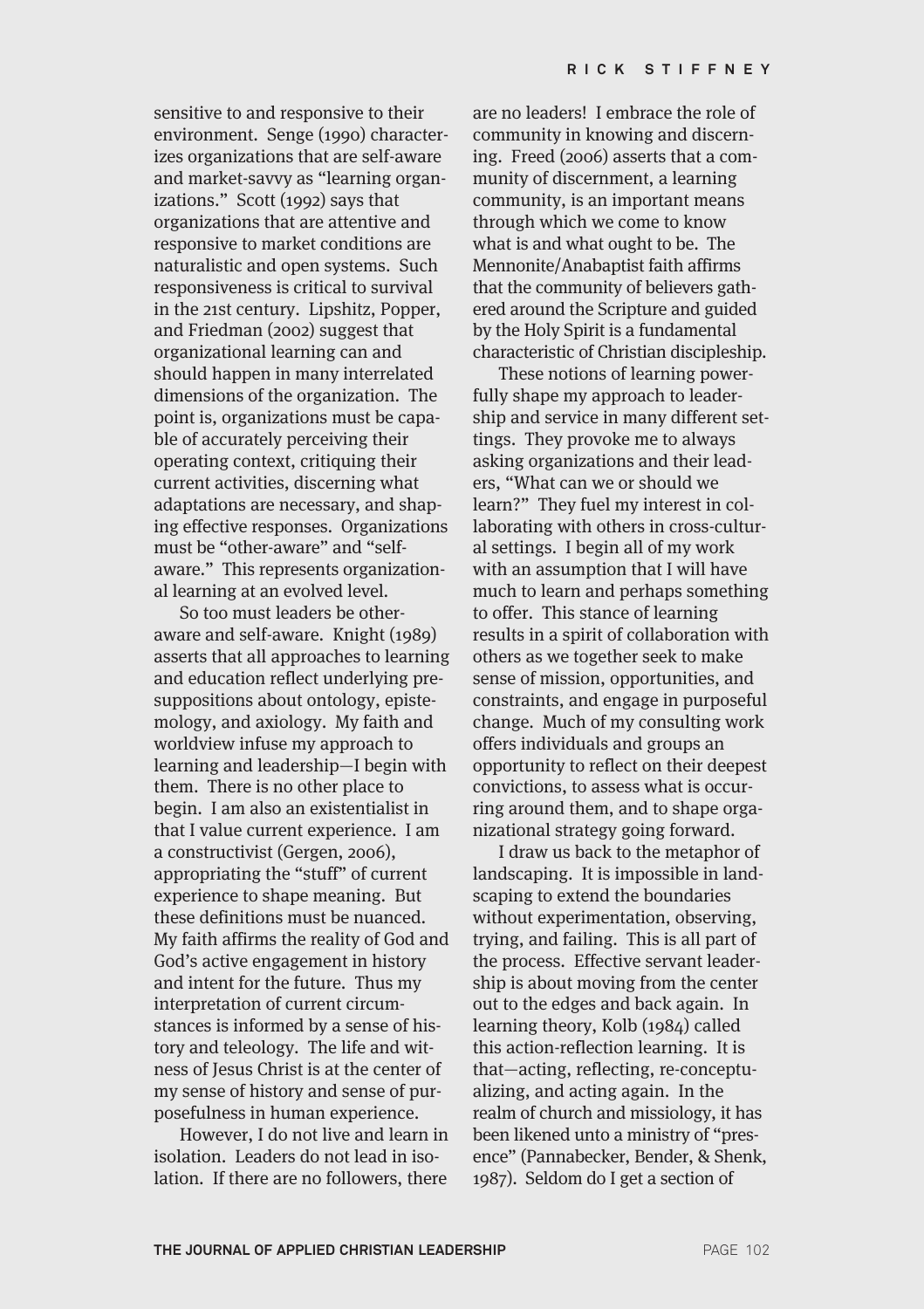landscaping done right the first time. On occasion I have moved the same boulder many times to get it right! Leadership is often just like this.

Organizations will not survive in the 21st century without a clear sense of centeredness, mission, and core identity. Faith-based organizations that pay attention only to the marketplace and corporate effectiveness will lose their soul. Similarly, leaders who cannot or do not develop a deep sense of call and core identity as a servant to others will lose their way. As Palmer (2000) so aptly observed, leaders have great capacity to bring either light or deep shadow to those who follow. Being clear about a core sense of call and identity is fundamental to being a source of light, not shadow, in service with others.

## **Closing Reflections**

The governing board to which I report wants to set out some new strategic directions for our national organization. It is not clear what this new season in my leadership work should be about. I conclude this essay with a few personal convictions that I believe will transcend any particular career trajectory to which I might be called. They represent my commitments to further self-awareness and personal growth—becoming a better landscape artist and perhaps a better leader.

1. I want to claim as gifts the predispositions I bring to leadership restlessness, imagination, and a passion for change. These predispositions mean that I naturally am inclined to be a transformational leader—one who is able to facilitate change.

2. I want to cultivate the practice of reflection. Perhaps it's a result of being middle-aged. Perhaps it's the result of seasoning from experience. Regardless, I know that I need to

devote more time to reflection and Sabbath. Morning disciplines of quietness and prayer have become habits. Morning is an important time to be grounded in the reality of God's love, grace, and good providence.

3. I want to continue to slow down to engage others. I have been gifted with what others perceive to be an endless supply of energy. It's not nearly as unlimited as some seem to think. A CEO recently observed that I seem to do everything at 300 miles an hour! Call it drive. Call it frenetic. It's certainly up-tempo. However, it can easily intimidate. I can be too quick to come to conclusions. I need to slow down—not so I will look right, but because I need the insight of others who engage the process differently. They will engage the process more slowly, more reflectively, and perhaps more wisely. I need that slowing down, and I honor those who lead me to do it!

4. I want to continue to learn the joy of delegation and letting go. Palmer (2000) suggested that often our greatest strengths are also our greatest vulnerabilities. I am slowly learning the joy of letting go and letting others. In general, others do very well—though they may do it differently. In fact, they may do it more creatively and effectively!

5. I want to continue to reflect on my role in framing the organizational story and encouraging other executives to do the same. Perhaps among the communication challenges that executives face, this is one of the most important. What is the organization's story? How can it be framed in ways that are honest, winsome, and accessible? My dissertation research evidences that if organizations are to develop and sustain strong core identities in a faith tradition, they need CEOs who understand and prize the distinctive convictions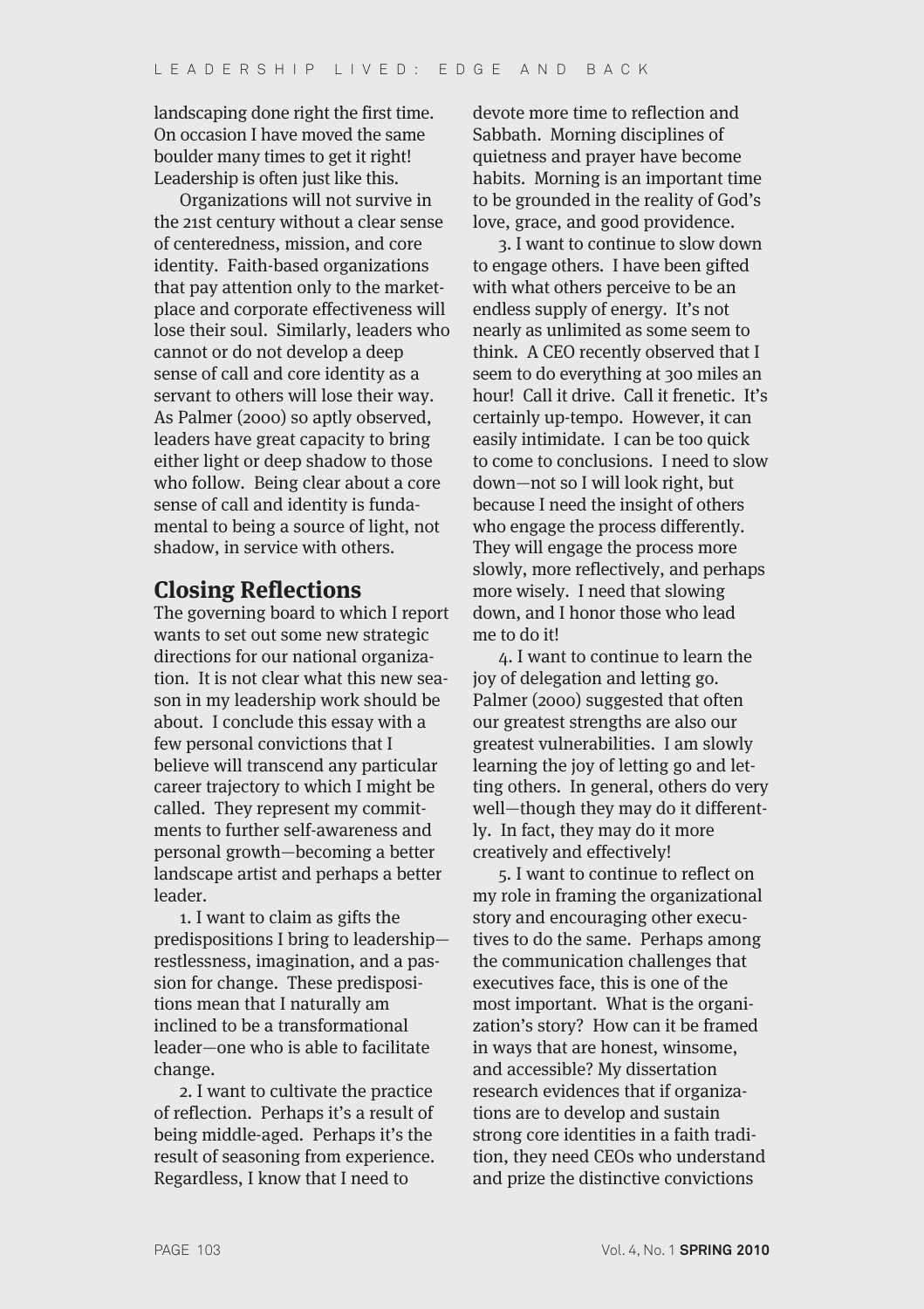of that tradition (Stiffney, 2010).

6. I want to choose integrity in all my work and communication. While this may seem self evident, it's worth mentioning. I am a high "I" and high "D" on the DiSC inventory. I am an ENTJ on the Myers-Briggs assessment. I am a green/blue combination on the Birkman Leadership Inventory. I score lowest in modeling the way on the Kouzes/Posner Leadership Practices Inventory. All this is to say that I can be a driver and a consummate politician.

Politicians can be attractive—even effective. They can also be deceitful. I know I am prone to exaggeration (at least so says my wife). I can also be overly optimistic in the most trying of circumstances. In a Harvard Business Review article, Maccoby (2000) speaks of the significant contributions of positive narcissism. Therefore, I need to attend to being straightforward, transparent, truthful, and vulnerable.

7. I believe I am entering a season of life with significant opportunities to mentor young leaders and governing boards. Whether in my current role or not, I will be about this work.

Finally, in this next season I want to engage more meaningfully with my family and the local community of faith. A demanding professional career and a Ph.D. program have forced me to scrimp on family and congregational commitments. I intend to engage more deeply. These commitments are absolutely critical to staying real, finding support, and being a loving person in this world. They may in fact help me be a more effective leader. I have much to learn. Leadership, like life and landscaping, is a work in progress.

#### **References**

- Bass, B. M. (1985). Leadership and performance beyond expectations. New York: Free Press.
- Benefiel, M. (2005). Soul at work: Spiritual leadership in organizations (Vol. 1). New York: Seabury.
- Bolman, L. G., & Deal, T. E. (1995). Leading with soul: An uncommon journey of spirit. San Francisco: Jossey-Bass.
- Bolman, L. G., & Deal, T. E. (2003). Reframing organizations: Artistry, choice, and leadership. San Francisco: Jossey-Bass.
- Burns, J. M. (1978). Leadership. New York: Harper & Row.
- Collins, J. (2001). Good to great: Why some companies make the leap and others don't. New York: Harper Collins.
- Piccolo, R. F., & Colquitt, J. A. (2006). Transformational leadership and job characteristics: The mediating role of core job characteristics. Academy of Management Journal, 49(3), 327-340. doi:10.2307/20159766
- Covey, S. (2004). The 8th habit: From effectiveness to greatness. New York: Free Press.
- Covey, S. M. R. (2006). The speed of trust: The one thing that changes everything. New York: Free Press.
- Covrig, D. M. (2000). The organizational context of moral dilemmas: The role of moral leadership in administration in making and breaking dilemmas. Journal of Leadership and Organizational Studies, 7(1), 40-59. doi: 10.1177/107179190000700105
- De Pree, M. (1989). Leadership is an art. New York: Doubleday.
- Eisenberg, E. M. (2006). Karl Weick and the aesthetics of contingency. Organization Studies, 27(11), 1693-1707. doi: 10.1177/0170840606068348
- Fairhurst, G. T. (2008). Discursive leadership: A communication alternative to leadership psychology. Management Communication Quarterly, 21(4), 510-521. doi: 10.1177/0893318907313714
- Freed, S. (2006). A conceptual framework for knowing: 5 ways of knowing. Retrieved January 30, 2006, from http://d21.andrews.edu./d2l/tools/ LMS/styles /style1/nva.asp?ou= 26388&topicId=167682&h
- Gergen, K. (2006). Constructivist epistemology. Retrieved January 1, 2006, from http:www.cdli.ca/-elmurphy/ emurphy/cle2.html